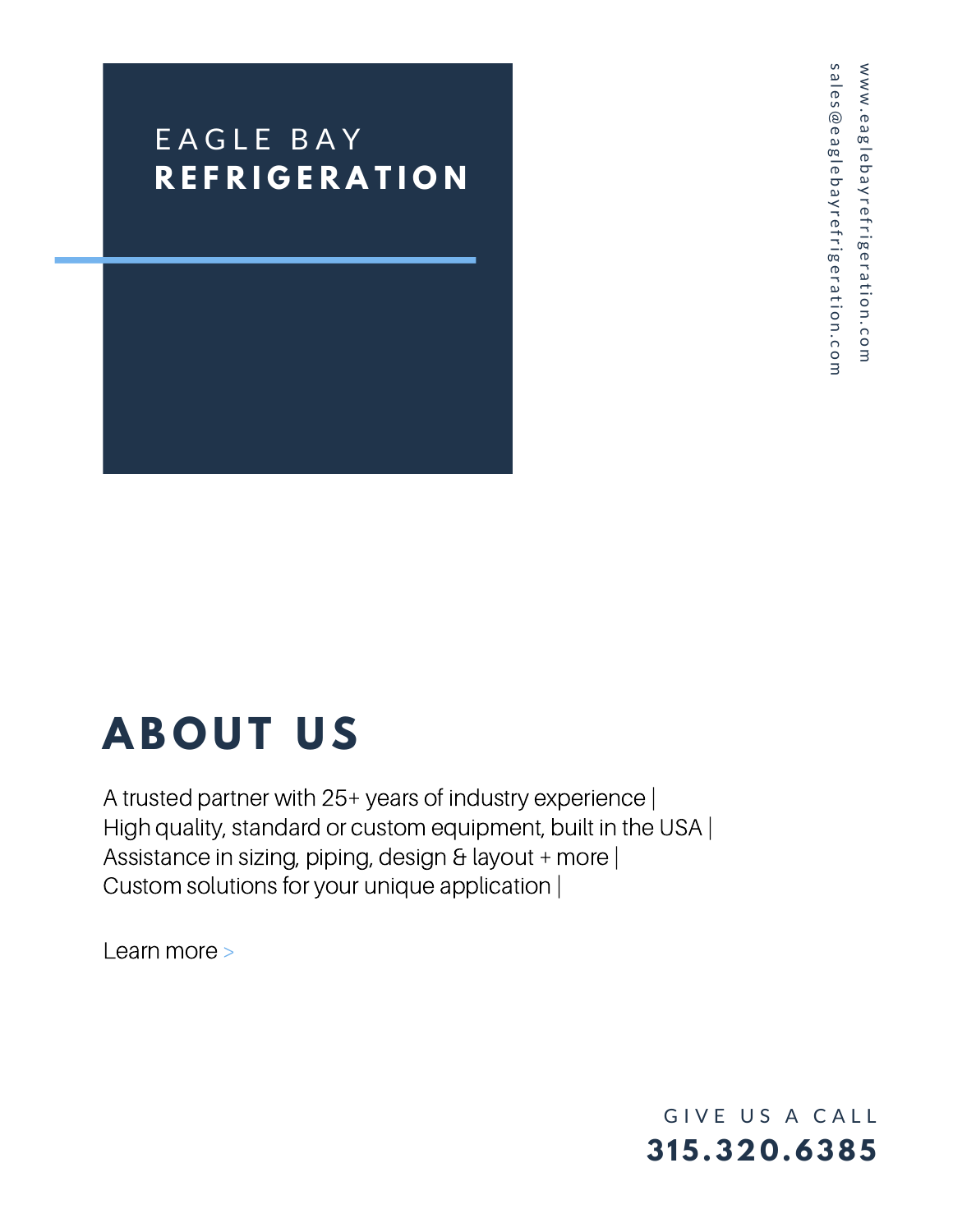### PRODUCTS



Standard [\(1.5-200](http://online.fliphtml5.com/mdiya/mkjg/) tons) or Custom, Water or Air Cooled Chillers >



[Anti-Microbial/](http://online.fliphtml5.com/mdiya/ukbr/) Anti-Corrosive HDPE Cooling Towers >



CO2 Cascade Systems > CO2 [Transcritical](http://online.fliphtml5.com/mdiya/teni/) Systems > Low Charge Ammonia > CO2 Ice Rinks >



[Walk-in](http://online.fliphtml5.com/mdiya/lzby/) coolers & [condensing](http://online.fliphtml5.com/mdiya/ohdf/) units  $\star$  > [Continuous](http://online.fliphtml5.com/mdiya/cdns/) line panels > [Equipment](http://online.fliphtml5.com/mdiya/vfja/) [enclosures](http://online.fliphtml5.com/mdiya/bylg/) > [Refrigerated](http://online.fliphtml5.com/mdiya/zkjj/) warehouses >

#### **H E A T E X / R EC O V E R Y**



Plate & frame: food & bev./ [hygenic](http://online.fliphtml5.com/mdiya/bliw/) use >



Heat [exchangers/](https://online.fliphtml5.com/mdiya/nsqd/) heat recovery>

#### $FILTRATION SYSTEMS$

**PAL Pall Corporation** 

Hemp/ [Cannabis/](http://online.fliphtml5.com/mdiya/frqh/) CBD Oil filtration >

Food + bev [filtration](http://online.fliphtml5.com/mdiya/frqh/) >



[Filtration/](https://online.fliphtml5.com/mdiya/nsqd/) separation >





Rental chillers, cooling towers + > [Heating,](https://www.aggreko.com/en-us/products/cooling-rentals) cooling, DX, new/ replace. >